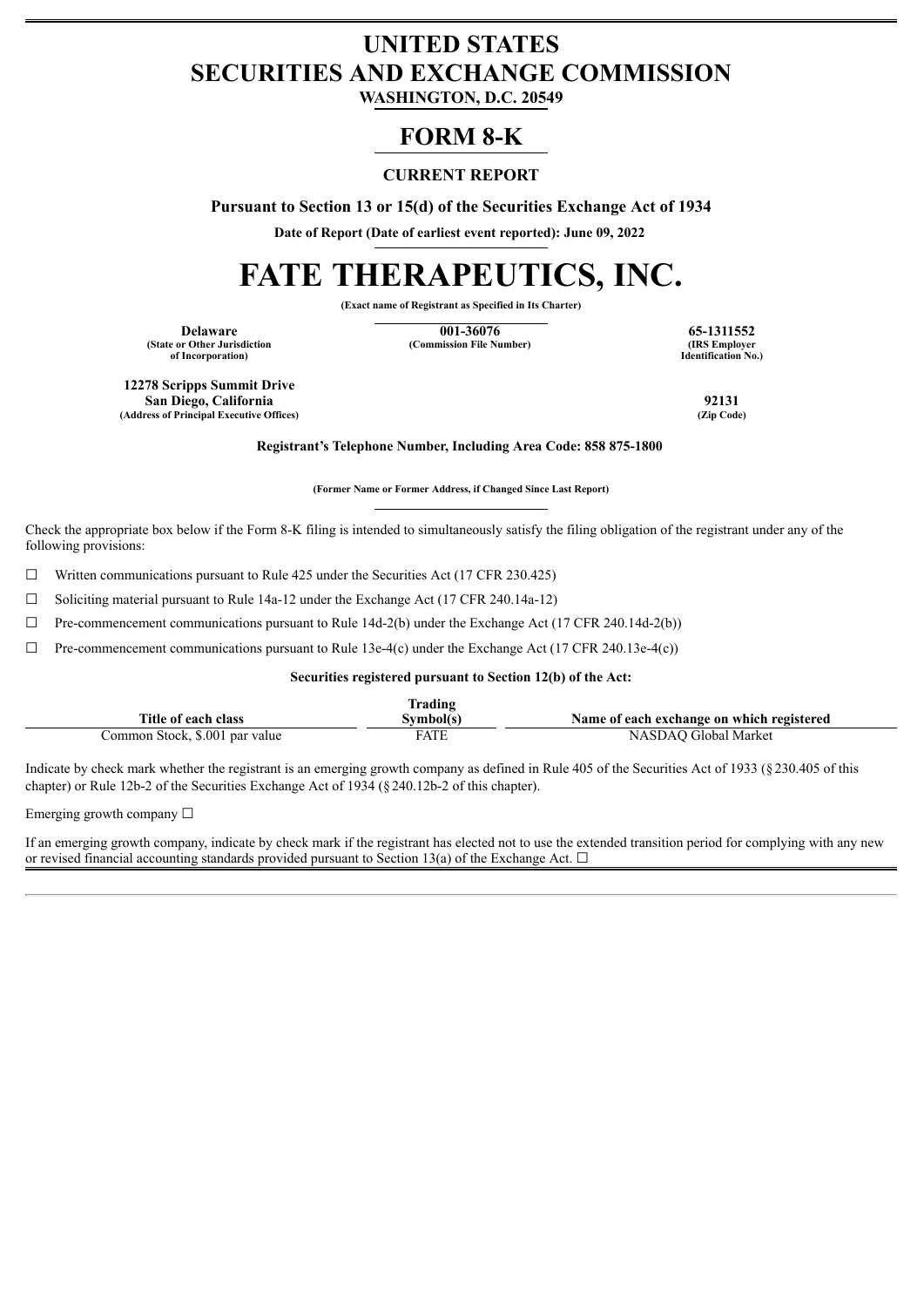#### Item 5.02 Departure of Directors or Certain Officers; Election of Directors; Appointment of Certain Officers; Compensatory Arrangements of **Certain Officers.**

*(e)*

#### *Fate Therapeutics, Inc. 2022 Stock Option and Incentive Plan*

On June 9, 2022, at the 2022 Annual Meeting of Stockholders (the "Annual Meeting") of Fate Therapeutics, Inc. (the "Company"), the stockholders of the Company approved the Company's 2022 Stock Option and Incentive Plan (the "2022 Plan").

A detailed summary of the material features of the 2022 Plan is set forth in the Company's definitive proxy statement for the Annual Meeting filed with the Securities and Exchange Commission on April 25, 2022 (the "Proxy Statement"). That summary is qualified in its entirety by reference to the text of the 2022 Plan, which is filed as Annex A to the Proxy Statement and is incorporated herein by reference.

#### **Item 5.07 Submission of Matters to a Vote of Security Holders**

The following proposals were submitted to the stockholders at the Annual Meeting held on June 9, 2022:

(i) The election of three Class III Directors, as nominated by the Board of Directors, to hold office until the 2025 Annual Meeting of Stockholders or until their successors are duly elected and qualified;

(ii) The ratification of the appointment of Ernst & Young LLP as the independent registered public accounting firm of the Company for its fiscal year ending December 31, 2022;

(iii) A non-binding advisory vote to approve the compensation of the Company's named executive officers as set forth in the Proxy Statement; and

(iv) A vote to approve the 2022 Plan.

The proposals are described in detail in the Proxy Statement.

The number of shares of common stock entitled to vote at the Annual Meeting was 96,584,746. The number of shares of common stock present or represented by valid proxy at the Annual Meeting was 90,212,605. All matters submitted to a vote of the Company's stockholders at the Annual Meeting were approved and all director nominees were elected.

The number of votes cast for and against and the number of abstentions and broker non-votes with respect to each matter voted upon are set forth below:

(a) Election of Class III Directors.

| <b>Director Nominee</b> | <b>Votes For</b> | <b>Votes Withheld</b> |
|-------------------------|------------------|-----------------------|
| Timothy P. Coughlin     | 83,620,915       | 1.125.464             |
| J. Scott Wolchko        | 84.498.408       | 247.971               |
| Dr. Shefali Agarwal     | 69.721.487       | 15,024,892            |

There were 5,466,226 broker non-votes regarding the election of directors.

(b) Ratification of Auditors.

Stockholders ratified the appointment of Ernst & Young LLP as the Company's independent registered public accounting firm for the fiscal year ending December 31, 2022. The results of the voting included 90,113,935 votes for 69,335 votes against, and 29,335 votes abstained.

There were zero broker non-votes regarding this proposal.

(c) Non-binding Advisory Vote on Compensation of Named Executive Officers.

| <b>Votes For</b> | $\cdot$ $\cdot$<br><b>Votes Against</b> | Abstain         |
|------------------|-----------------------------------------|-----------------|
| ,409,609         | 0.055.275                               | 30 <sup>7</sup> |
| 75               | 9,033,313                               | 281.3           |

There were 5,466,226 broker non-votes regarding this proposal.

(d) Approval of the 2022 Plan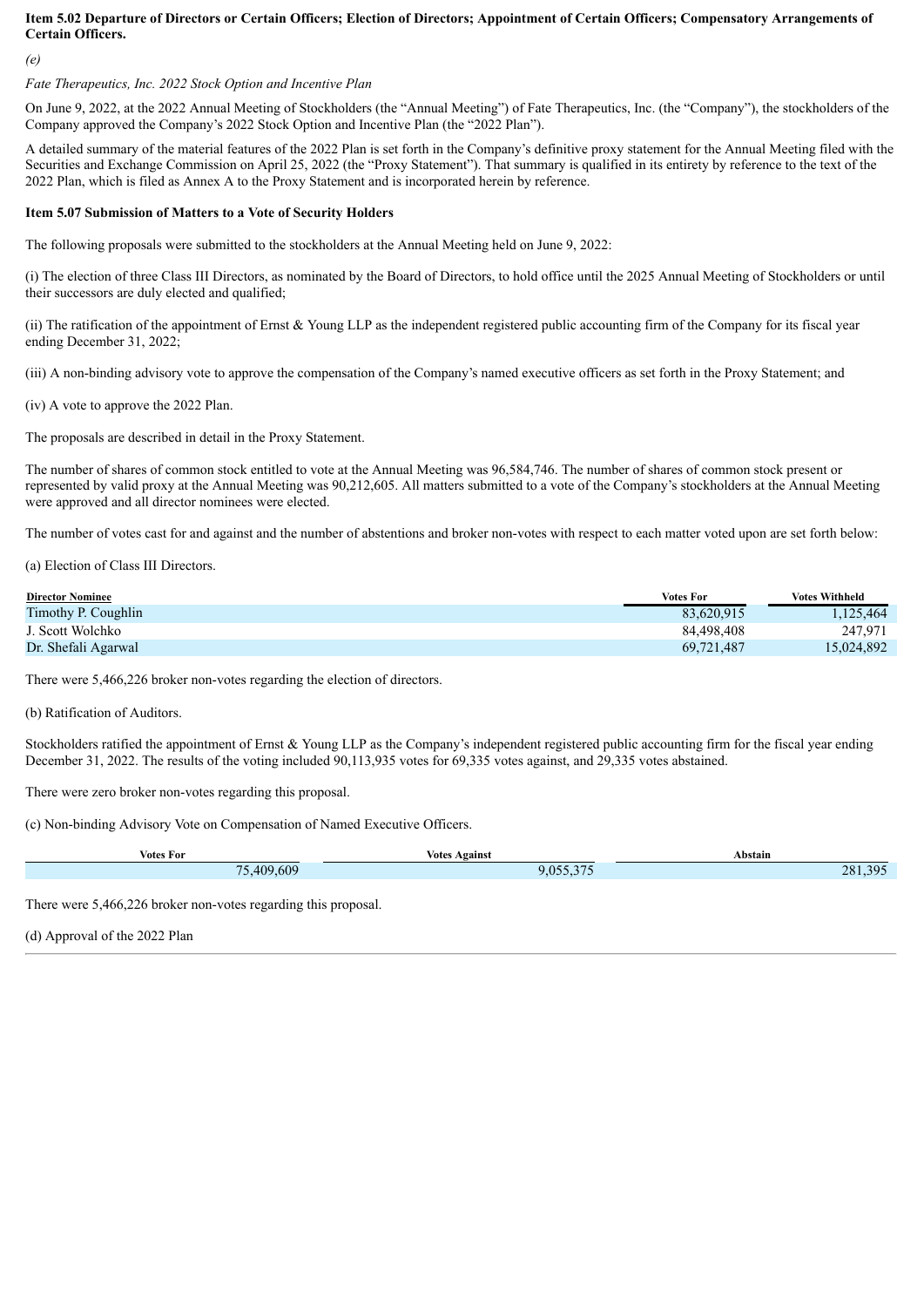| <b>Votes For</b>                                                                   | <b>Votes Against</b> | Abstain |  |  |  |
|------------------------------------------------------------------------------------|----------------------|---------|--|--|--|
| 61,491,380                                                                         | 23,170,262           | 84,737  |  |  |  |
| There were 5,466,226 broker non-votes regarding this proposal.                     |                      |         |  |  |  |
| <b>Item 9.01 Financial Statements and Exhibits</b>                                 |                      |         |  |  |  |
| $(d)$ Exhibits.                                                                    |                      |         |  |  |  |
| <b>Exhibit No.</b>                                                                 | <b>Description</b>   |         |  |  |  |
| Cover Page Interactive Data File (embedded within the Inline XBRL document)<br>104 |                      |         |  |  |  |